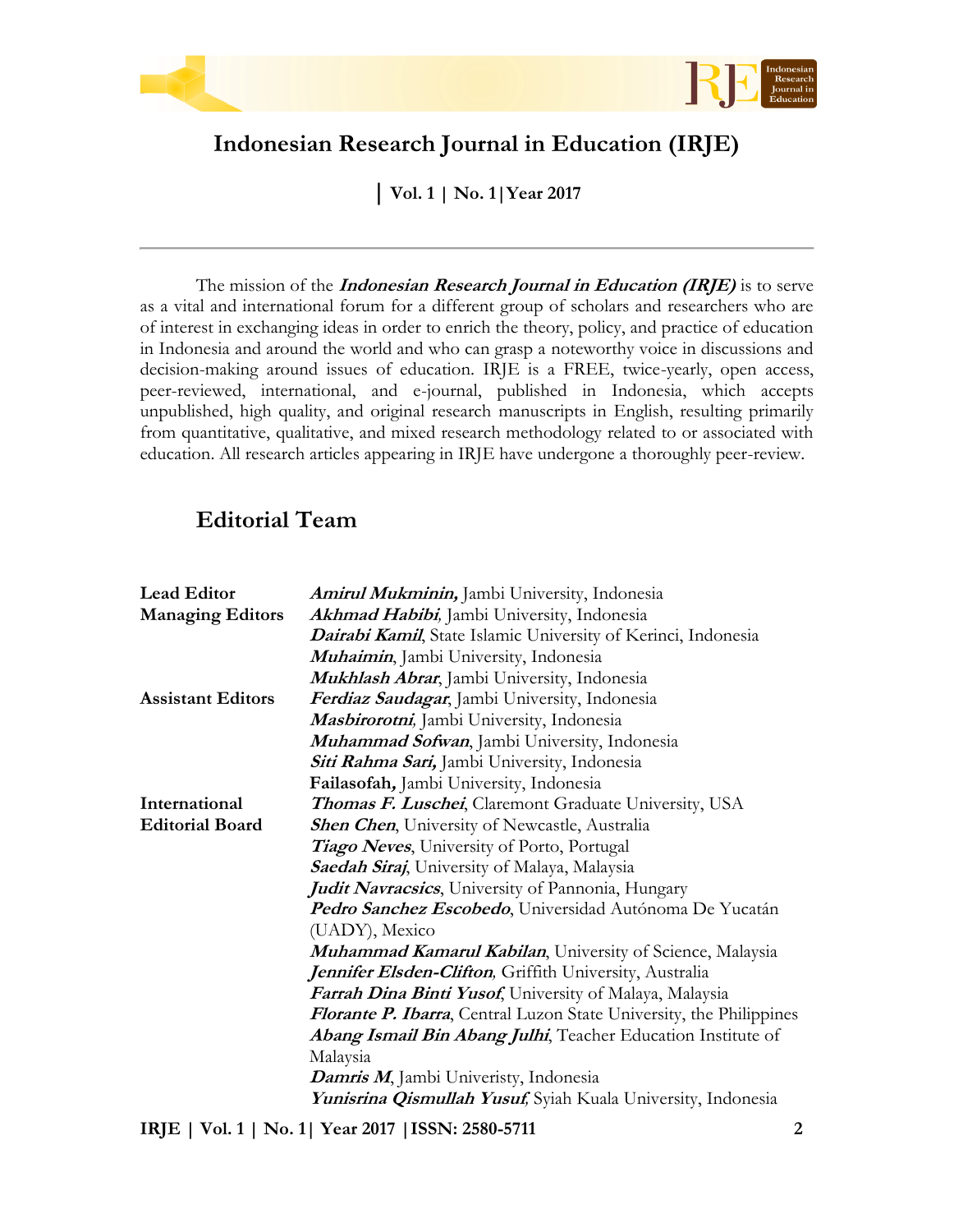

|                       | <b>Nor Azmi Mostafa</b> , Sultan Idris Education University, Malaysia                                                                                                                                                                                                                                                                                                                                                                                                                                                                                                                                                                                                                                                                                                                                           |
|-----------------------|-----------------------------------------------------------------------------------------------------------------------------------------------------------------------------------------------------------------------------------------------------------------------------------------------------------------------------------------------------------------------------------------------------------------------------------------------------------------------------------------------------------------------------------------------------------------------------------------------------------------------------------------------------------------------------------------------------------------------------------------------------------------------------------------------------------------|
|                       | Hadiyanto, Jambi University, Indonesia                                                                                                                                                                                                                                                                                                                                                                                                                                                                                                                                                                                                                                                                                                                                                                          |
|                       | Muazza, Jambi University, Indonesia                                                                                                                                                                                                                                                                                                                                                                                                                                                                                                                                                                                                                                                                                                                                                                             |
|                       | Eddy Haryanto, Jambi University, Indonesia                                                                                                                                                                                                                                                                                                                                                                                                                                                                                                                                                                                                                                                                                                                                                                      |
|                       | Urip Sulistiyo, Jambi University, Indonesia                                                                                                                                                                                                                                                                                                                                                                                                                                                                                                                                                                                                                                                                                                                                                                     |
| <b>Layout Editors</b> | <i>Robin Pratama</i> , Jambi University                                                                                                                                                                                                                                                                                                                                                                                                                                                                                                                                                                                                                                                                                                                                                                         |
|                       | Robi Hendra, Jambi University                                                                                                                                                                                                                                                                                                                                                                                                                                                                                                                                                                                                                                                                                                                                                                                   |
| Focus and Scope       | The Indonesian Research Journal in Education (IRJE) accepts unpublished,<br>high quality, and original research manuscripts in English, resulting<br>primarily from quantitative, qualitative, or mixed research<br>methodology related to or associated with education. These issues<br>include, but not limited to, practices, policies, and research in education from<br>early childhood education to higher education which cover the areas of<br>instruction, learning, teaching, curriculum development, educational<br>policy, language education and policy, bilingual education,<br>multicultural education, art education, teacher education, educational<br>technology, educational developments, educational psychology, and<br>international education in Indonesia and other parts of the world. |
| Publication           | IRJE is published 2 times per year (June and December) by Jambi                                                                                                                                                                                                                                                                                                                                                                                                                                                                                                                                                                                                                                                                                                                                                 |
| frequency             | University, the Graduate School, Doctoral Program in Education.                                                                                                                                                                                                                                                                                                                                                                                                                                                                                                                                                                                                                                                                                                                                                 |
| Publisher             | Indonesian Research Journal in Education                                                                                                                                                                                                                                                                                                                                                                                                                                                                                                                                                                                                                                                                                                                                                                        |
|                       | The Graduate School, Doctoral Program in Education                                                                                                                                                                                                                                                                                                                                                                                                                                                                                                                                                                                                                                                                                                                                                              |
|                       | Jambi University                                                                                                                                                                                                                                                                                                                                                                                                                                                                                                                                                                                                                                                                                                                                                                                                |
|                       | Jl. Raden Mattaher No.16, Jambi                                                                                                                                                                                                                                                                                                                                                                                                                                                                                                                                                                                                                                                                                                                                                                                 |
|                       | Indonesia 36113                                                                                                                                                                                                                                                                                                                                                                                                                                                                                                                                                                                                                                                                                                                                                                                                 |
| <b>ISSN</b>           | 2580-5711                                                                                                                                                                                                                                                                                                                                                                                                                                                                                                                                                                                                                                                                                                                                                                                                       |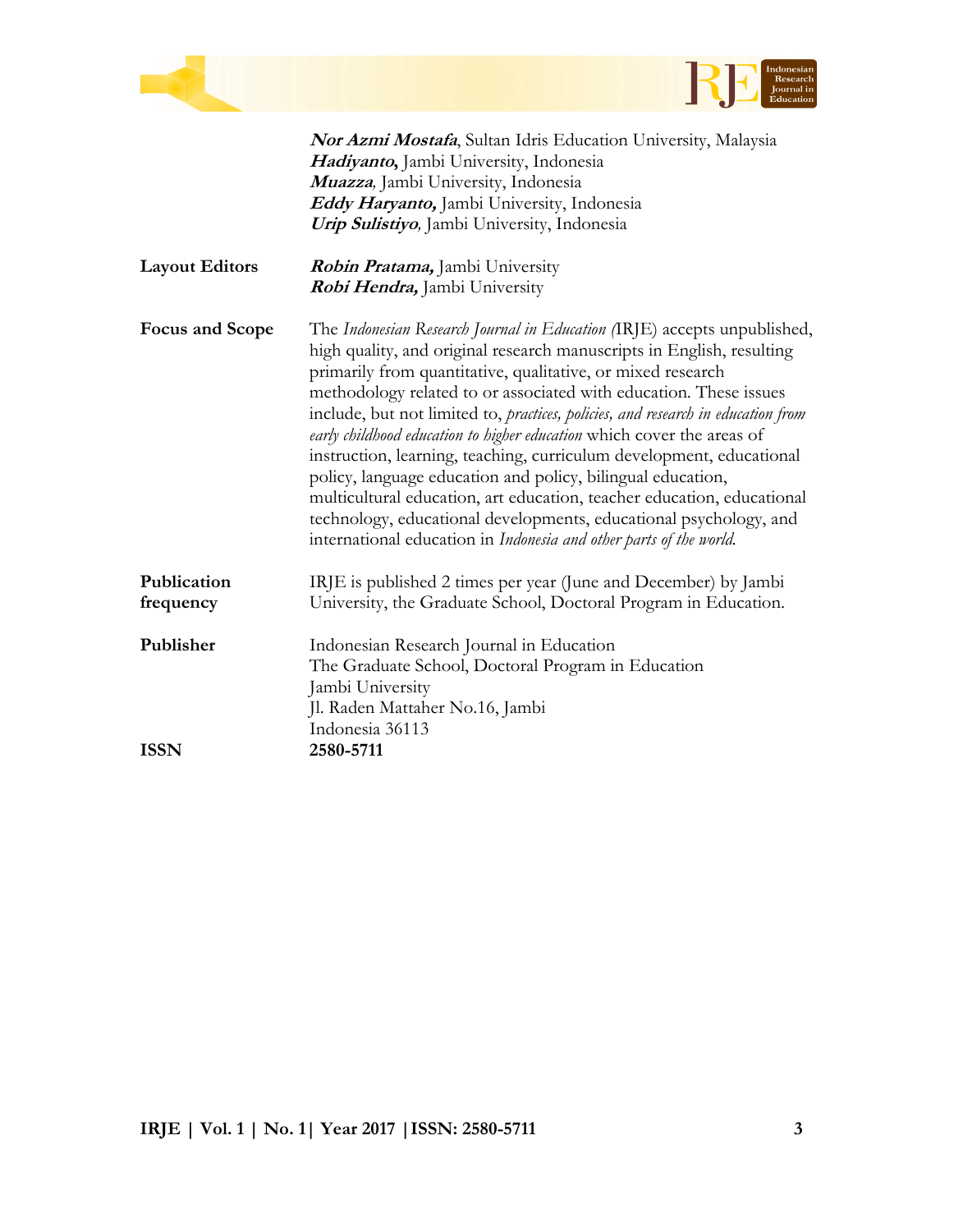



## **Content**

- **5 Editorial** *AMIRUL MUKMININ*
- **6 20 Years of TIMSS: Lessons for Indonesia** *THOMAS F. LUSCHEI*
- **18 A Model for Evaluation of Rural Schools in Developing Countries** *PEDRO SÁNCHEZ-ESCOBEDO AND LIZ HOLLINGWORTH*
- **29 Multilingualism, Teaching, and Learning Foreign Languages in Present-Day Hungary** *JUDIT NAVRACSICS AND CLAUDIA MOLNÁR*
- **43 Skimming and Scanning Techniques to Assist EFL Students in Understanding English Reading Texts** *QISMULLAH YUSUF, YUNISRINA QISMULLAH YUSUF, BURHANSYAH YUSUF, AND AFLA NADYA*
- **58 Introduction of Research Articles in Applied Linguistics by Indonesian and English Academics** *UDI SAMANHUDI*
- **72 Measurement Model of Professional Learning Community: A Malaysian Teacher Context** *MOHD FAIZ MOHD YAAKOB*